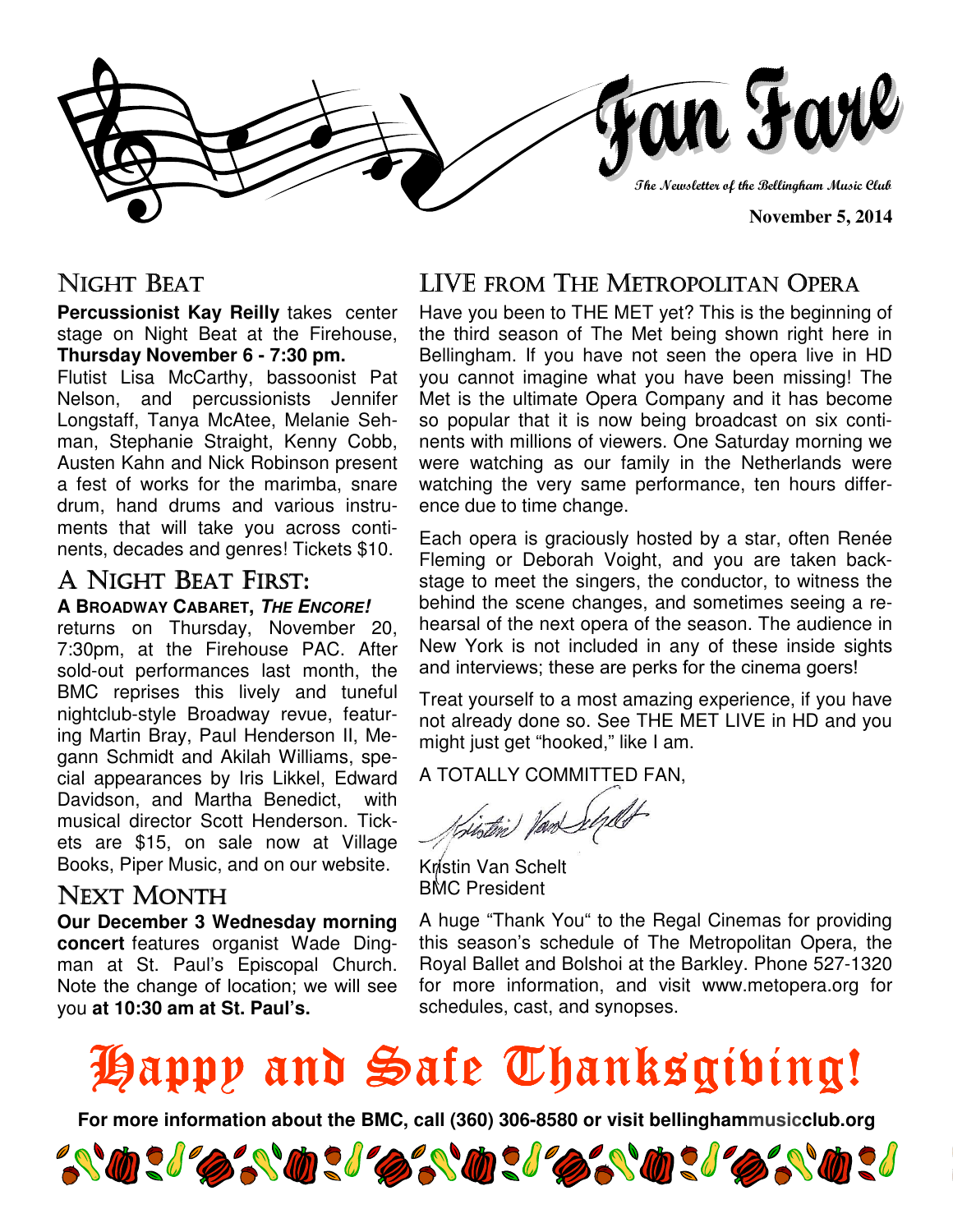## **Board Notes**

**Best wishes** for a speedy recovery to Earl Cilley.

**Greetings and warm welcome** to new members Beth Fuller, Ann Holmberg and Jon Donnellan.

**Please see Charlie Way and Joan Rae in the lobby, and get your handbook**. You are paid up if you are listed. You will find it's always a good time to join or renew your membership; your dues, a mere \$25 per year, allow the BMC to offer extraordinary concerts to the community; they are also the main source of funding for our student awards.

**Social Chair Barb DeFreytas** and her crew of busy bees are in the Grace Center setting the table for a Fall Holiday Reception; be sure to head over after today's concert and spend quality time with friends.

Thanks to **Gail Haines and the Awards Committee**, audition material and guidelines are now posted on our website, and announcements are going out soon to Whatcom County teachers. Joining the committee is **Mark Schlichting**, who will coordinate the Ethel Crook String Awards. Our competitions are a remarkable endeavor. Thank you, Gail, Mark, **Patricia Clarke, Joan Rae, Sherrie Kahn and Gail Adele,** for your amazing work; you are the heart and soul of the BMC!

**Thank you for your kind donations**: Dick & Kay Carr, Robert Cullen, Margaret De Maine, Joanne & Jon Donnellan, Karen Hamaleinen, John Harriman, Richard Francis, Clyde Hiss, Dale & Sarah McKechnie, Garland & Cynthia Richmond, and Alla Rogers; **your generosity is much appreciated!** 

Want Ad: A writer is needed to keep the newsletter going. This position involves taking notes at Board meetings, writing and preparing material for publishing. Let Kristin know of your interest to help with pages 1 & 2!

## **Upcoming Events**

**The Bellingham Festival of Music** season opens with its annual meeting and reception held at Lairmont Manor tonight! Starting around 7 p.m. enjoy short performances by young talented musicians, an introduction of the festival's Board of Directors, and an early look at the upcoming season. Wine and hors d'oeuvres will be provided. Everyone is welcome to attend.

**Skagit Opera presents Aida** at McIntyre Hall in Mt. Vernon.

Grand opera at its grandest, Aida is an intensely personal love story overflowing with passion. The splendors of ancient Egypt are the backdrop for Giuseppe Verdi's mythic love triangle. Ethiopian princess Aida, now a slave and rival of the Egyptian princess, Amneris, is torn between love for her country and love for the Egyptian warrior Radames. The lovers try to defy the odds, but their fates are sealed. Fridays, Nov. 7 & 14 at 7:30 pm, and Sundays, Nov. 9 & 16 at 3 pm.



**Purchase tickets online at mcintyrehall.org or call 360-416-7727. \$25-59.** 

**The Met in HD Live season** continues with Rossini's classic comedy, Il Barbiere di Siviglia, featuring some of the most instantly recognizable melodies in all of opera. Isabel Leonard is the feisty Rosina, Lawrence Brownlee, her conspiring flame, and Christopher Maltman, the endlessly resourceful and charming barber. Michele Mariotti conducts the vivid and tuneful score. Saturday, November 22, 9:55 am at the Barkley Regal Cinemas (Encore: Wednesday, November 26, at 6:30 pm).

**Mozart Meets Mahler** at the next WSO concert on **Sunday, November 23, 3:00 pm** at Mount Baker Theatre. Gustav Mahler's pastoral Fourth Symphony is a stunning romantic work that harkens back to the simplicity and tuneful compositions of Mozart. In this program the orchestra explores the connections between these two famed composers with the help of soprano Dawn Marie Wolski. TAKE-A-TEEN for Free to this concert!! Purchase any Adult Ticket and receive a free Teen Ticket for students age 12 to 17. Call 734-6080 for details of this offer. More info on www.whatcomsymphony.com

**Contributions or corrections? Contact the Newsletter Editor: Barbara Hudson at barbi0101@yahoo.com**



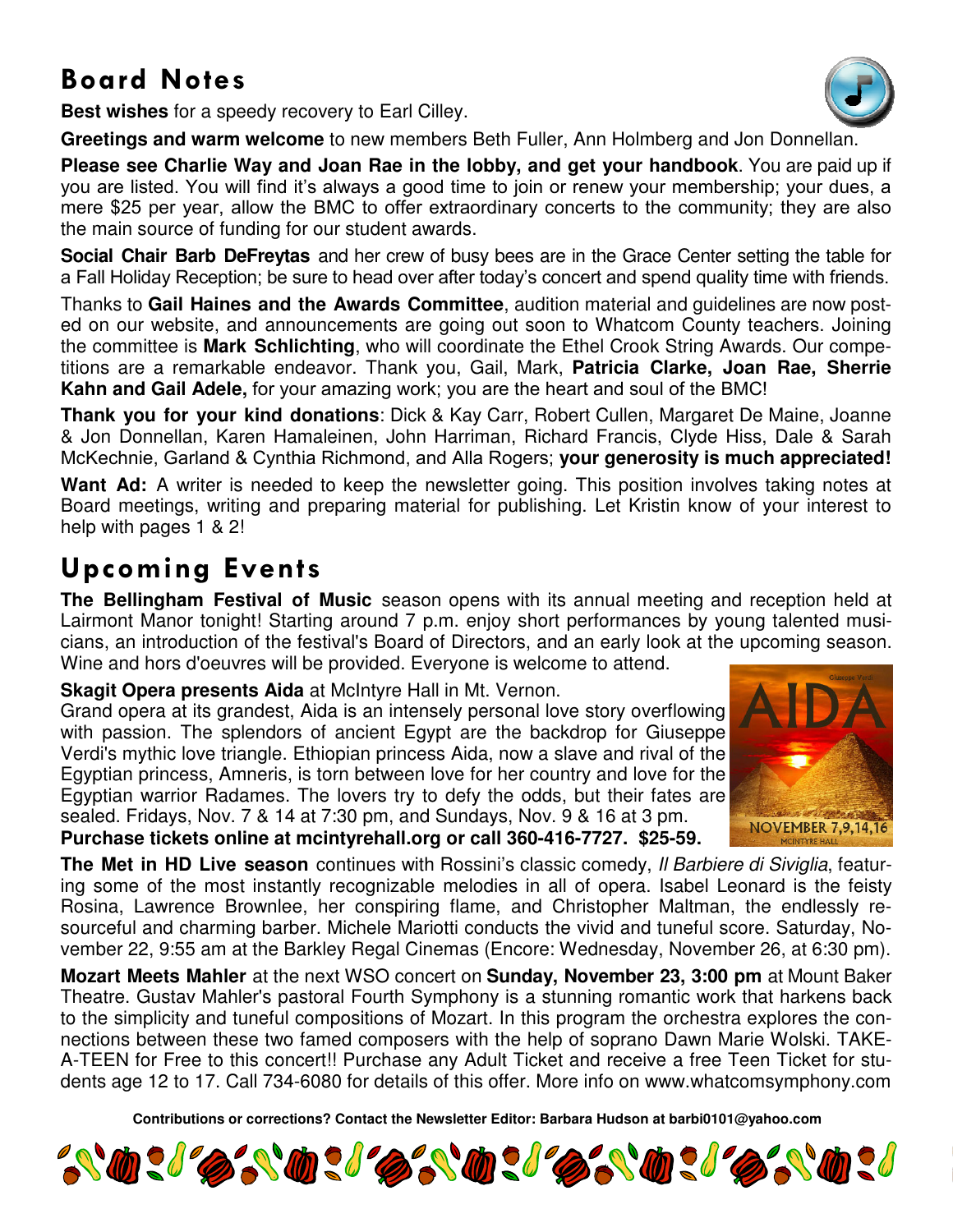Bellingham Music Club Wednesday, November 5, 2014, 10:30 a.m.

Mary Passmore and Coltan Foster present

### **Cellist Maya Enstad and Pianist Mike Edmonson**

Cello Sonata No. 3 in A major, op. 69 Ludwig van Beethoven I. Allegro ma non troppo (1770-1827)

Rhapsody no. 2 in G minor op. 79 Johannes Brahms

Suite for Solo Cello no. 3 in C major **Johann Sebastian Bach** III. Sarabande (1685-1750) IV. Bourrées I and II V. Gigue

Liebestraum no. 3 in A Flat major, s. 541 Franz Liszt

Cello Concerto in E Minor, op. 85 Edward Elgar IV. Allegro. Moderato. Allegro ma non troppo (1857-1934)

(1833-1897)

(1811-1886)